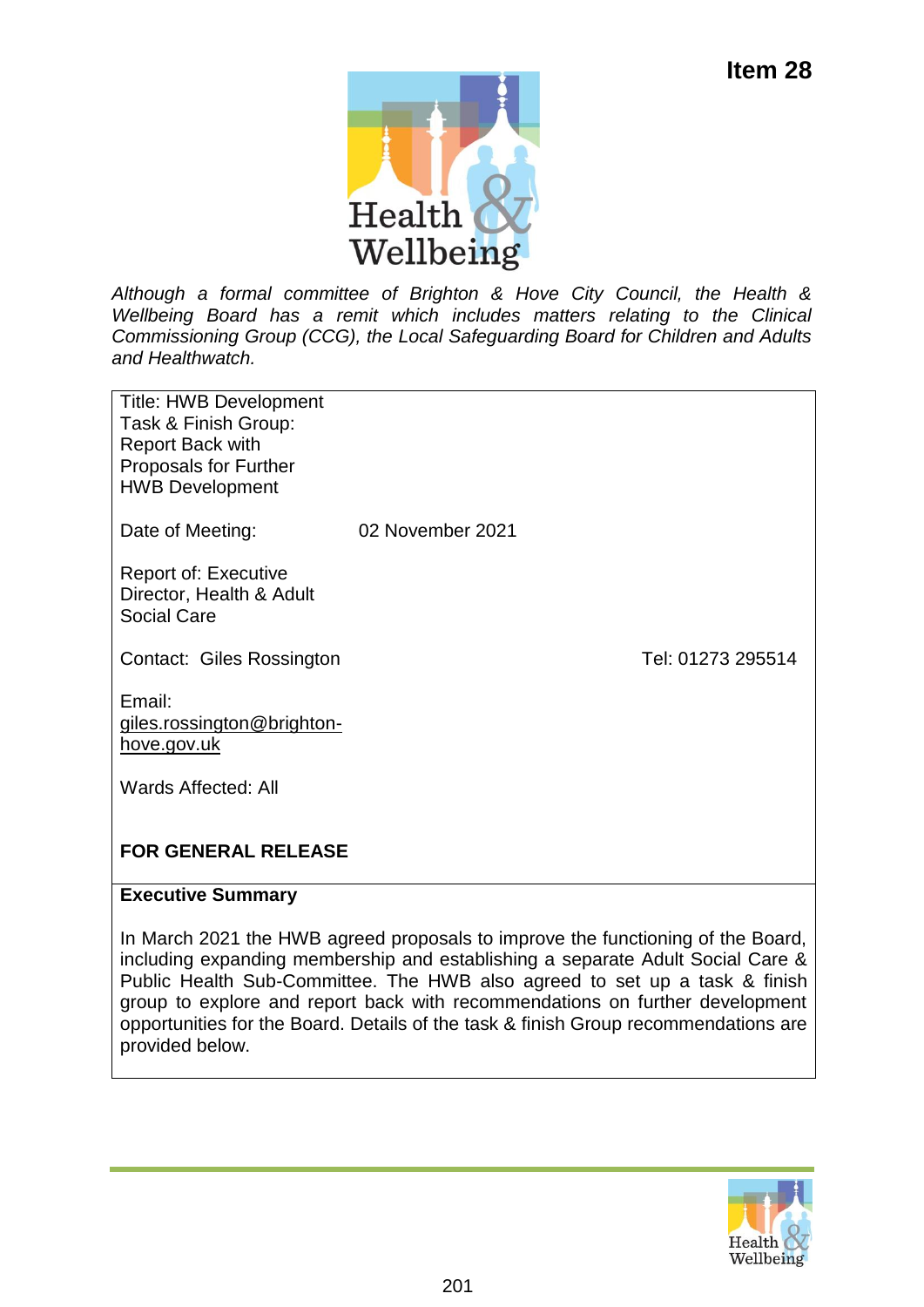# **1. Decisions, recommendations and any options**

That the Board agrees:

- 1.1 To use the Brighton & Hove Integrated Care Partnership (ICP) Executive Group for advice when developing the HWB work plan and suggested agendas for HWB meetings. The role of the ICP Executive Group in the HWB work plan will be wholly advisory, with final decisions on the content of HWB agendas remaining the prerogative of the HWB Chair.
- 1.2 To commission an external consultant to plan and deliver an annual programme of up to four HWB Development seminars, including an initial seminar to identify joint priorities;
- 1.3 To jointly develop an engagement plan based on the priorities identified in development seminars;
- 1.4 To establish a Planning Group to replace the current Task & Finish Group.

# **2. Relevant information**

- 2.1 At its March 2021 meeting the HWB agreed to establish a task & finish group to explore further development opportunities for the Board. The HWB Development Task & Finish Group includes representation from BHCC Adult Social Care, Public Health, Brighton & Hove CCG, and the local Voluntary & Community Sector.
- 2.2 The Task & Finish Group met three times between June and October 2021. The Group has made recommendations on several development areas.

### 2.3 **Joint Agenda Planning.**

- 2.3.1 The HWB is, in legal terms, a committee of Brighton & Hove City Council, and as with any other Council committee, agendas are set by the committee Chair. However, the HWB is also a partnership body, bringing together the city council, local NHS commissioners and providers, safeguarding representatives, local Healthwatch, and representatives of the city voluntary & community sector. Key to any successful partnership is that all partners are fully involved in setting and contributing to the work of the partnership. There is scope here to better involve HWB partners in work planning, so that the Board's work plan is jointly-owned, reflecting the interests of all partners. However, we need to be aware that setting up additional partner meetings to plan agendas etc. is a potential burden on all involved.
- 2.3.2 The Brighton & Hove Integrated Care Partnership (ICP) Executive Group brings together a range of local NHS, city council and CVS representatives

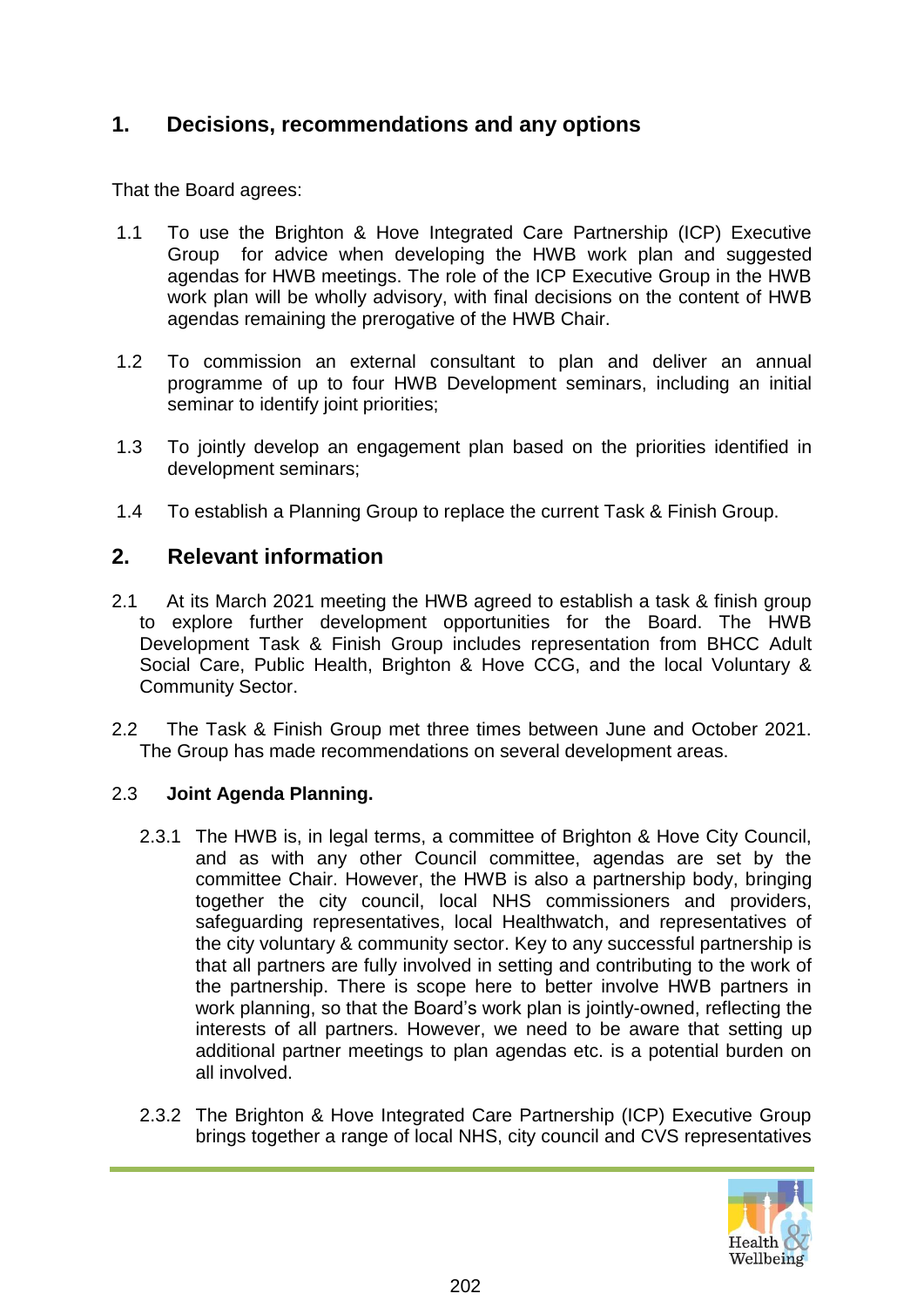to plan the development of the city health & care system. Membership of the ICP Executive Group includes the majority of organisations represented on the HWB. As the ICP Executive Group is the core group for developing the Brighton & Hove health & care system, it is also the best-placed body to advise on strategic planning across the system. The ICP Executive Group has indicated that it would be happy to provide input into the development of a strategic workplan for the HWB. This would both link the HWB with the development of place-based health & care planning in the city and provide a forum where the majority of HWB member organisations could contribute ideas to the HWB work plan without requiring any additional meeting to be set up. Please note: the ICP Executive Group is the current name for the place-based health and care partnership body for Brighton & Hove. However, the name of the group may have to change in coming months, as 'Integrated Care Partnership' is the term that the Health & Social Care Bill (2021) uses to describe the principle executive body for each Integrated Care System region. The proposal here is to use the local place-based partnership to advise on HWB work planning, *not* the regional partnership.

- 2.3.3 It should be stressed that the role of the ICP Executive Group in the HWB work plan would be wholly advisory: final decisions on the content of HWB agendas would remain the prerogative of the HWB Chair. In essence, this would just formalise the informal conversations that already take place with HWB partners in the early stages of developing proposals for HWB agendas.
- 2.3.4 Not all HWB member organisations are currently represented on the ICP Executive Group. Where they are not represented, officers will contact each partner to ask how they would prefer to be involved in the development of the HWB work plan.

### 2.4 **HWB Development Programme.**

- 2.4.1 Many successful HWBs run some form of development/seminar programme in parallel with their formal Board meetings. These programmes typically take the form of themed events where Board members can explore single topics in depth. Drawing on best practice from other HWBs, the Task & Finish Group identified two key factors in a successful development/seminar programme:
- A development programme needs to meet the requirements of all partners and to support the strategic objectives of the HWB;
- Expert facilitation is crucial to the success of a seminar programme.
- 2.4.2 Currently, HWB partners have neither the capacity nor the expertise to inaugurate a seminar programme, particularly in terms of drawing on best practice from other HWBs. It is therefore proposed that an external facilitator with a track record of supporting HWB development is appointed to run up to four development seminars in the coming year. This would be

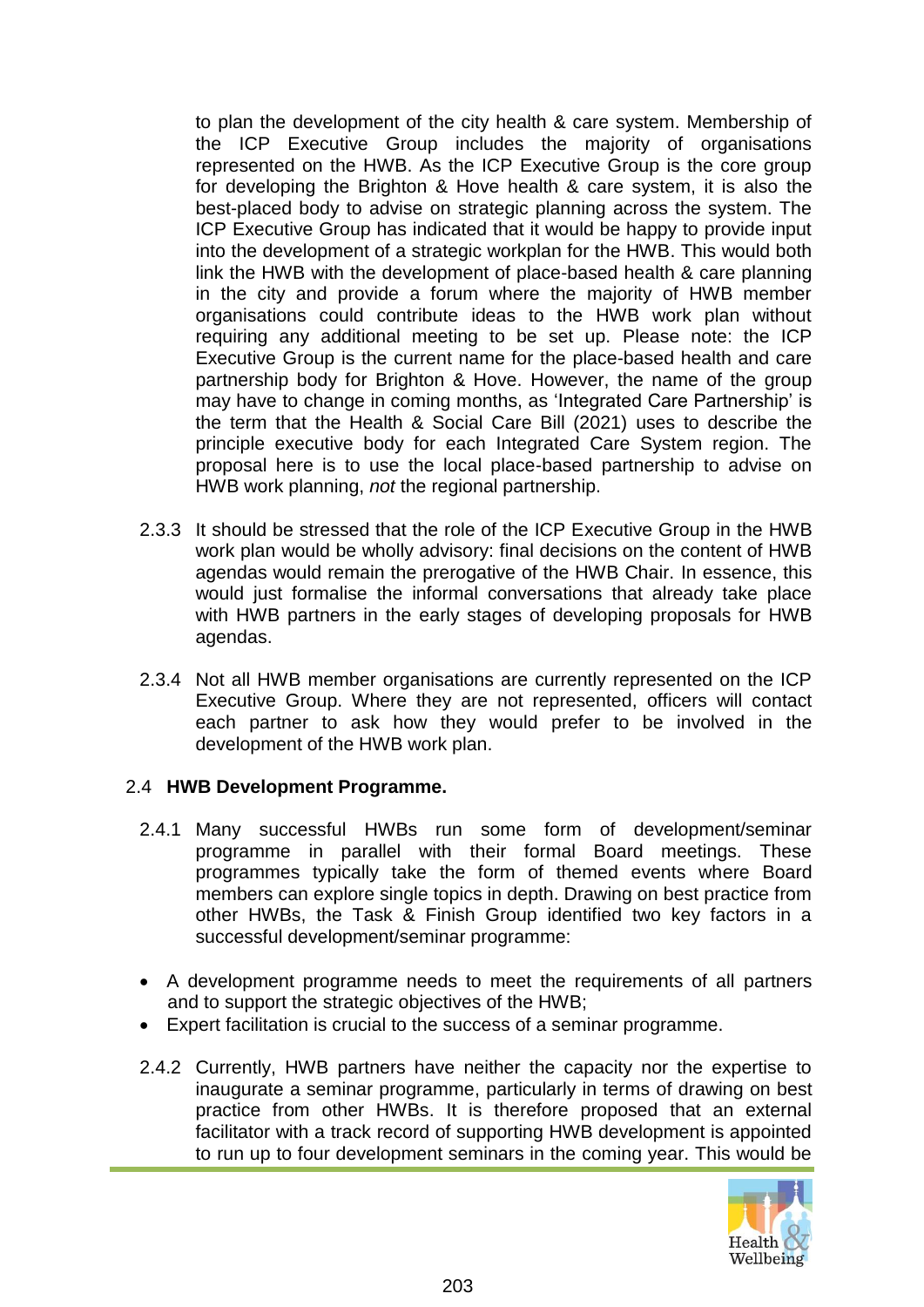a time-limited approach, with officers from HWB member organisations supporting and observing the seminar programme with the aim of being in a position to then run future seminars without external facilitation. Officers have begun exploring this idea with the Local Government Association (LGA), and the LGA has expressed interest in working with the HWB on this, with the initial costs of external facilitation being met by the LGA as part of their health and care support offer to member Local Authorities. The degree to which the LGA may be willing to further support a development seminar programme is current unclear, and it may be that there will be a requirement to find a small pot of pooled funding from existing resources to support a programme past the initialisation stage.

2.4.3 It is also proposed that the first event in the seminar programme should be a facilitated planning session in which HWB partners identify their priorities for the rest of the programme and for HWB engagement.

#### 2.5 **Engagement Plan.**

- 2.5.1 A number of public responses to the public consultation on HWB review plans (Nov/Dec 2020) identified engagement as a problem for the Board. Suggestions included doing more to publicise HWB meetings; developing better links with CVS organisations and with service users; and holding dedicated engagement events.
- 2.5.2 All of the ideas put forward by residents have merit and are worth exploring in more depth. However, it is also important for a partnership body to determine jointly what issues it wants to engage on. If we can do this, then we can link in with each HWB partners' organisational engagement plans, and have HWB engagement that is focused and powerful. It is therefore proposed that the first HWB development seminar (see point 2.4 above) is used to identify joint engagement priorities for the Board, and that these form the basis of a HWB engagement plan to be developed with input from the Communications teams in partner organisations and overseen by the HWB Development planning group (see point 2.6 below).
- 2.5.3 In the short term it is proposed that the BHCC Communications team be asked to pull together a briefing to be circulated to HWB partners and other stakeholders following HWB meetings. This briefing will outline the issues discussed and the decisions taken by the HWB.

### 2.6 **The Task & Finish Group.**

- 2.6.1 The HWB Development Task & Finish Group was intended to run for only a relatively short time. However, there are several areas of HWB development in which there will be a continuing need for coordination. These include:
	- Oversight of the development of the HWB seminar programme (see point 2.4 above)
	- Coordination of the HWB work plan (see point 2.3 above)

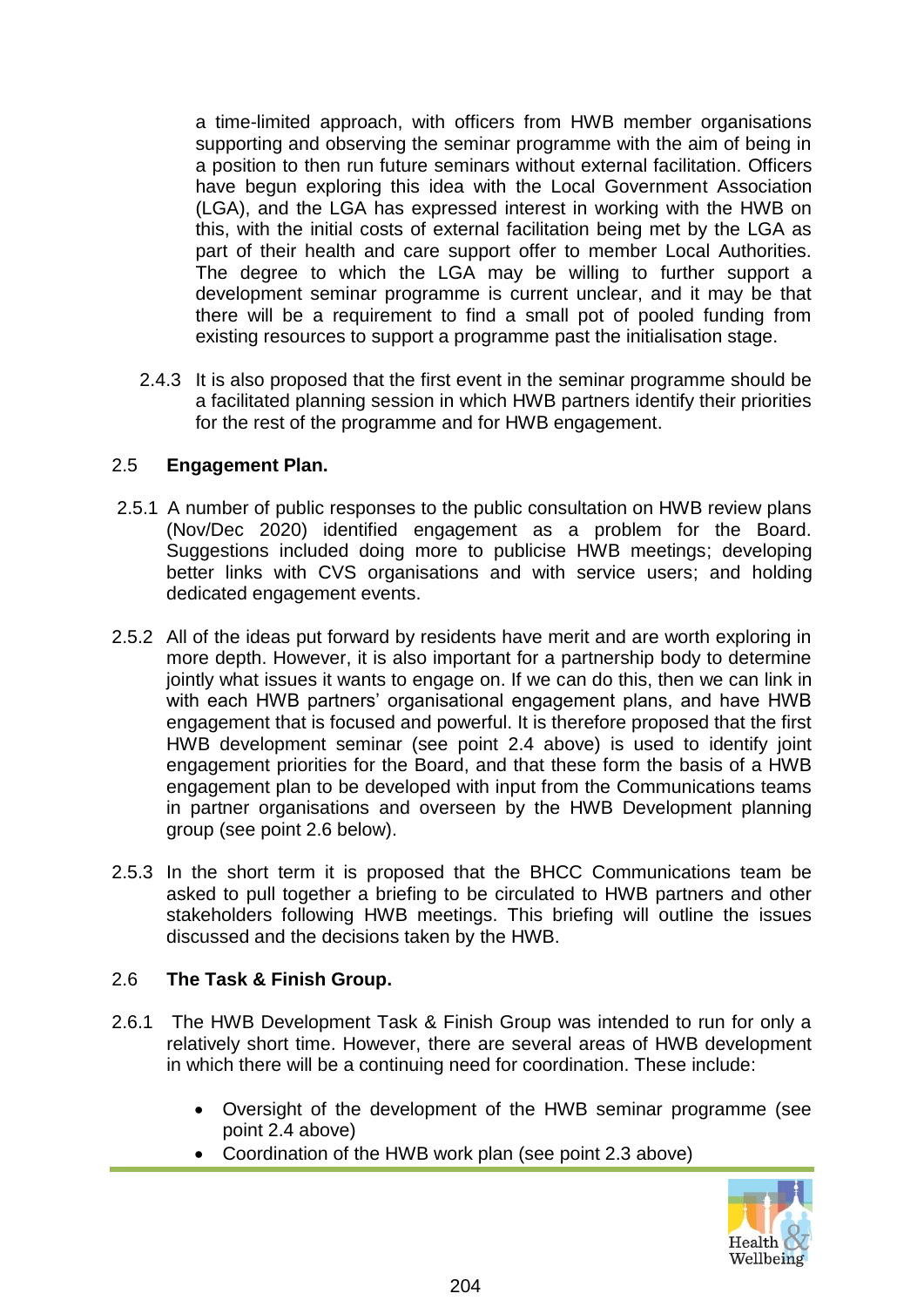- Developing a HWB engagement plan (see point 2.5 above)
- Monitoring the implementation of the Health & Care Act and reporting back to the HWB with recommendations for further development/review of the Board so that it remains as relevant as possible in the context of the development of new Sussex-wide and place-based health and care governance structures.
- 2.6.2 As the HWB is a partnership body, it is important that we have partner input into these areas. It is therefore proposed that the HWB Development Task & Finish Group is replaced by an informal working group - the HWB Development Planning Group. The membership of the group would include the current membership of the Task & Finish Member Working Group, key officers and additional partners who may be asked for input on specific issues (e.g. Comms teams in terms of developing an engagement plan). The informal Planning Group will also establish close working links with the HWB Chair and Deputy Chairs: e.g. by inviting them to Group meetings.
- 2.6.3 It is proposed that the Planning Group should be reviewed after one year in operation.

### **3. Important considerations and implications**

Legal:

3.1 There are no legal implications arising from this report.

Lawyer consulted: Elizabeth Culbert Date:13.10.21

Finance:

3.2 There are minimal financial implications arising from this report. There may be a very small cost to be incurred should an external consultant be commissioned to deliver development seminars, however, these may be partly funded by the Local Government Association.

Finance Officer consulted: Sophie Warburton Date: 20/10/2021

Equalities:

3.3 In determining its work plan, the HWB should take account of the needs of protected groups, particularly as some protected groups (e.g. older people) are particularly reliant on health, care and wellbeing services. The above proposals present a greater opportunity for local CVS organisations